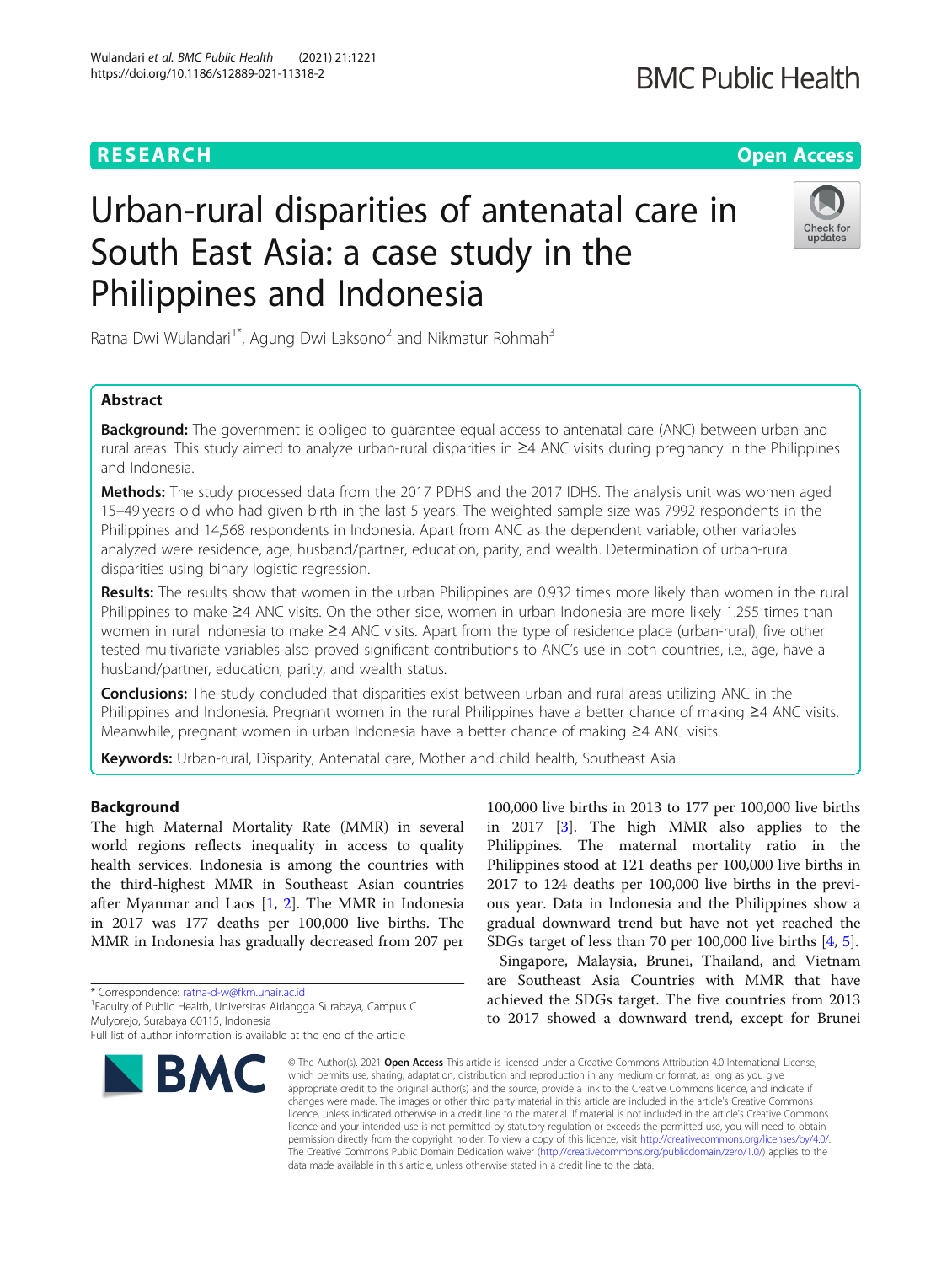Darussalam. Singapore, Malaysia, Brunei, Thailand, and Vietnam in 2017 were at number 8; 29; 31; 37, and 43 per 100,000 live births [[4](#page-6-0)]. This data provides information that MMR in Indonesia is 6.1 times higher than in Malaysia and 22 times higher than in Singapore. Meanwhile, MMR in the Philippines was 3.9 times higher than Brunei Darussalam, even 15.1 times higher than Singapore. With an average decline in 3–6% MMR every year, the Philippines and Indonesia still strive to achieve the SDGs target [\[4](#page-6-0)].

The causes of maternal death can be either direct or indirect. The leading natural causes are bleeding, hypertension in pregnancy, sepsis, complications of childbirth [[6,](#page-6-0) [7](#page-6-0)]. Bleeding and pre-eclampsia/eclampsia accounted for 43.4 and 36.9% of maternal death in West Nigeria. Similar to the results of previous studies, it stated that the direct causes of death for maternal in South Africa contributed more than two times higher than the indirect causes of death [[8](#page-6-0)]. Maternal death indirect reasons include age, inadequate human resources, delays in seeking treatment, inadequate equipment, obstacles to transportation and delays in referring, and insufficient antenatal care (ANC) [[8,](#page-6-0) [9\]](#page-6-0). Low ANC visits and unequal access to antenatal services are indirect causes of maternal death that need serious attention [\[10\]](#page-6-0). We could prevent and saved most the maternal death. Mothers who should not have died eventually died because they did not get adequate prevention and treatment efforts [[1\]](#page-6-0).

ANC is used to detect and prevent direct and indirect causes of maternal death  $[1]$  $[1]$ . Although the 2016 WHO guidelines for ANC shift the recommended minimum number of ANC contacts from four to eight, the Indonesian government still uses the basic ANC model, which includes four ANC visits between 8 and 12 weeks of gestation, between 24 and 26 weeks, at 32 weeks, and between 36 and 38 weeks [\[11](#page-6-0)].

Several previous studies have suggested disparities in the ANC. A prior study in Indonesia with Papua referenced the gaps in antenatal care services in all regions except Maluku [[12\]](#page-6-0). The socioeconomic level also has a role in increasing ANC visits and the involvement of husbands in ANC. The better the socioeconomic status of women in urban areas, the more likely it is to have antenatal visits and the more likely it is that their husbands will be involved in ANC [[13,](#page-6-0) [14](#page-6-0)]. On the other hand, previous studies in Indonesia, Ethiopia, and Nigeria found evidence that women who live in urban areas have a greater chance of doing ANC at least four times than women in rural areas [\[15](#page-7-0)–[17\]](#page-7-0).

Moreover, women in urban areas who do ANC at least four times are more likely to give birth in health facilities than women in rural areas  $[18, 19]$  $[18, 19]$  $[18, 19]$ . Adequate ANC visits are an effort to detect possible early complications during pregnancy. We expected pregnant women who carry out ANC regularly to receive sufficient information about pregnancy complications [[20\]](#page-7-0).

We believed ANC to be an opportunity to promote care skills at delivery and healthy behavior after the puerperium. These behaviors include breastfeeding skills, puerperal care, and planning for optimal pregnancy spacing [[21\]](#page-7-0). ANC has a beneficial effect on the next generation's health or for the child to be born. Moreover, ANC improves mothers' and children's health and reduces maternal mortality [[22](#page-7-0), [23\]](#page-7-0). This study aimed to analyze urban-rural disparities in ≥4 ANC visits during pregnancy in the Philippines and Indonesia based on the background description.

## **Methods**

### Data source

The author conducted the study using secondary data from the 2017 Philippine Demographic Health Survey (PDHS) and the 2017 Indonesian Demographic Health Survey (IDHS). The PDHS and the IDHS were part of the international Demographic and Health Survey (DHS) program conducted by the Inner City Fund (ICF). The study takes samples through stratification and multistage random sampling methods.

The Master Sample Frame (MSF) prepared and produced by the Philippine Statistics Authority was utilized as the sample frame for the 2017 PDHS (PSA). The Philippines' survey splits into 17 administrative regions, each of which is further subdivided into provinces, highly urbanized cities (HUC), and other particular areas. There are 81 provinces in the Philippines, 33 HUCs, and three more special zones. There are 42,036 barangays in the Philippines, with 5697 of them being urban and the rest being rural. The MSF's main sampling units (PSUs) were created based on the 2010 Census of Population and Housing (CPH) findings and were revised in August 2015 based on the 2015 Census of Population results. The PSUs were reconstructed using the 2015 Enumeration Areas Reference File (EARF), and the 2015 lists of dwelling units served as the Secondary Sampling Unit (SSU) frame. A PSU can be a barangay, a section of a larger barangay, or two or more minor barangays nearby. Out of 42,036 barangays, there are a total of 87,098 PSUs (910 barangays were reported as least accessible and were excluded from the MSF) [\[24](#page-7-0)].

Meanwhile, the sampling design used in the 2017 IDHS is stratified two-stage sampling, namely: Stage 1, selecting several census blocks in a systematic proportional to size probability with the size of the number of households resulting from the 2010 population census listing. In this example, an implicit stratification procedure based on urban and rural regions was used and sorting census blocks based on the wealth index category of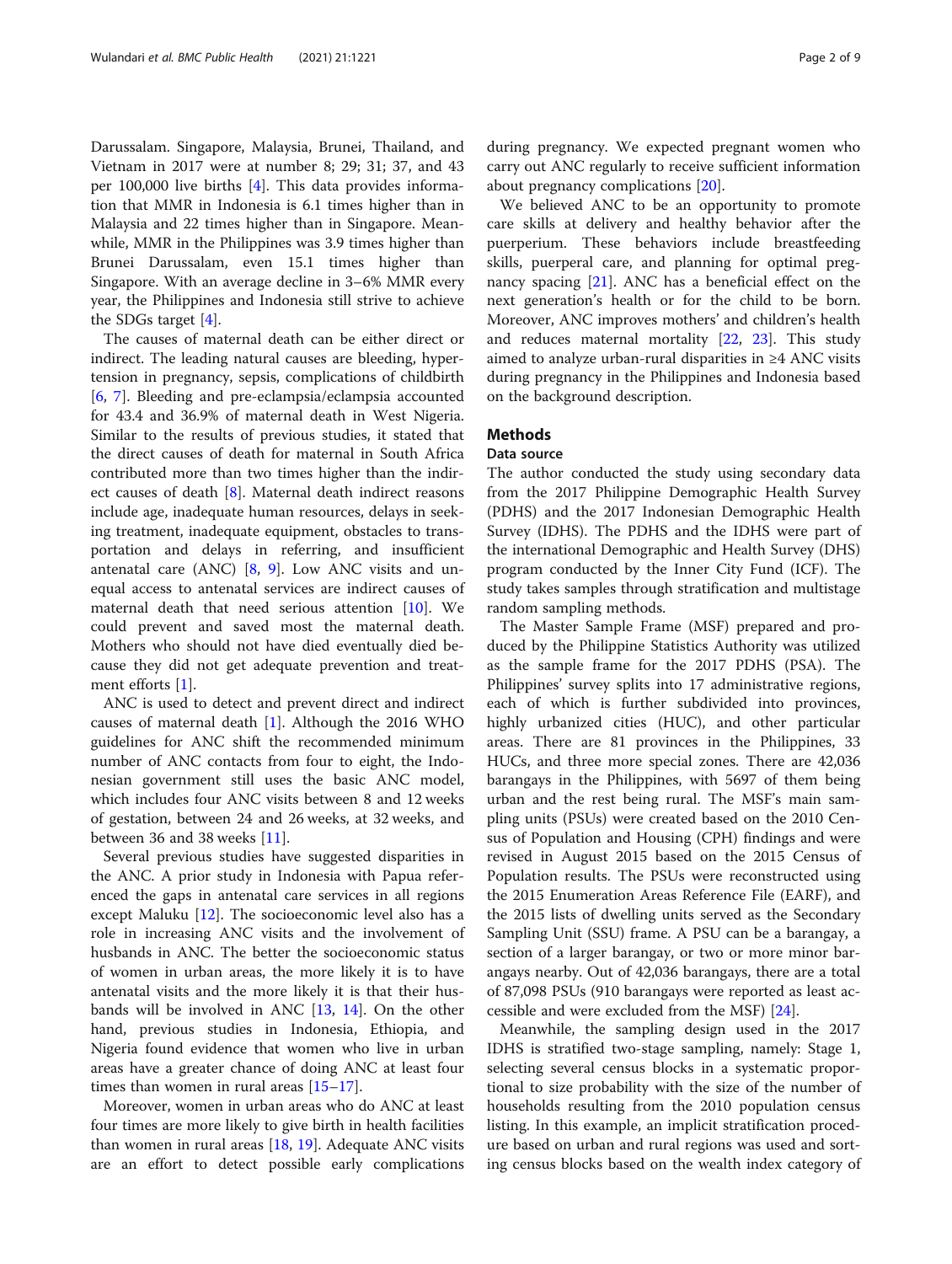the 2010 population census data. Stage 2 picks 25 ordinary households in each census block based on updating the households in each census block [[25\]](#page-7-0).

In this study, the analysis unit was women aged 15– 49 years old who had given birth in the last 5 years. The study obtained a weighted sample size of 7992 respondents in the Philippines and 14,568 respondents in Indonesia using the unit analysis criteria.

## Variables

Although the 2016 WHO guidelines for ANC shift the recommended minimum number of ANC contacts from four to eight, the Indonesian and Philippines government still uses the basic ANC model, includes four ANC visits between 8 and 12 weeks of gestation, between 24 and 26 weeks, at 32 weeks, and between 36 and 38 weeks [[11\]](#page-6-0). Based on these policies, this study divides the ANC into two categories, namely < 4 ANC visits and  $\geq$  4 ANC visits. Other variables analyzed as independent variables were the type of place of residence, age group, have a husband/partner, education level, parity, and wealth status.

The type of place of residence consists of two categories, namely urban and rural. This categorization refers to the Philippine Statistics Authority and Statistics Indonesia. The age group consists of seven types in 5 years, namely 15–19, 20–24, 25–29, 30–34, 35–39, 40– 45, and 45–49. Have a husband/partner consists of two categories, namely not having and having. Education level was the respondent's recognition of the last diploma they have—education level consists of four categories: no education, primary, secondary, and higher. Parity was the number of living children that have been born. Parity consists of three types, namely primiparous  $(< 1)$ , multiparous  $(2-4)$ , and grand multiparous  $(>4)$ .

The study determined wealth status based on the wealth quintile owned by a household. Households were scored based on the numbers and types of items they had, from televisions to bicycles or cars, and housing characteristics, such as drinking water sources, toilet facilities, and primary building materials for the house's floor. The study calculated the score using principal component analysis. National wealth quintiles were arranged based on household scores for each person in the household and then divided by the distribution into the same five categories, accounting for 20% of the population. Wealth status consists of five classes: the poorest, poorer, middle, richer, and the richest [\[26](#page-7-0)].

## Data analysis

In the first stage, the study employed chi-square to analyze urban-rural characteristics and other variables at the initial stage. In the final step, because of the dependent variable's nature, binary logistic regression

was used to determine the odds ratio with a 95% confidence interval (CI). The study used SPSS 21 software for all stages of statistical analysis.

## Ethical approval

The 2017 PDHS and the 2017 IDHS have obtained ethical clearance from the National Ethics Committee in the Philippines and Indonesia. The study deleted all respondents' identities from the dataset. Respondents have provided written approval for their involvement in the research. The researcher has obtained permission to use the 2017 IDHS and the 2017 PDHS data through the website: [https://dhsprogram.com/](https://dhsprogram.com/data/new-user-registration.cfm) for this study.

## Results

## Bivariate analysis

Table [1](#page-3-0) presents the bivariate analysis results between residence type (urban-rural) and other variables. Based on the ANC frequency, Indonesia, both in urban and rural areas, has ≥4 ANC visits higher than that in the Philippines. The two countries tend to be mainly populated by the 25–29 and 30–34 age groups based on the age group. Based on having a husband/partner in the Philippines, more women have a husband/partner in rural areas than in urban areas. Meanwhile, in Indonesia, the percentage of women with a husband/partner appears to be more balanced between urban and rural areas.

According to the education level, both countries are health by large by women with secondary education levels, both urban and rural. Based on parity, the two countries are more by multiparous women in urban and rural areas. Finally, based on wealth status, in rural areas, the poorest women rule both countries. Meanwhile, the richest women lead urban Indonesia, and women who have a middle-class wealth status break the urban Philippines.

Figure [1](#page-4-0) shows a diagram of the interaction between three variables: residence, frequency of ANC, and wealth status in the Philippines and Indonesia. In the wealthiest group, both countries show that women who make  $\geq 4$ ANC visits tend to be more influential than other wealth status groups, both in urban and rural areas. On the other hand, in the most inferior group, Indonesian women who make ≥4 ANC visits tend to be better than Philippine women.

#### Multivariable analysis

Table [2](#page-5-0) displays the results of binary logistic regression of ANC in the Philippines and Indonesia. The multivariable analysis used "<4 ANC visits" as reference. Women in the urban Philippines are 0.932 times more likely than women in the rural Philippines to make ≥4 ANC visits (AOR 0.932; 95% CI 0.932–0.932). On the other side,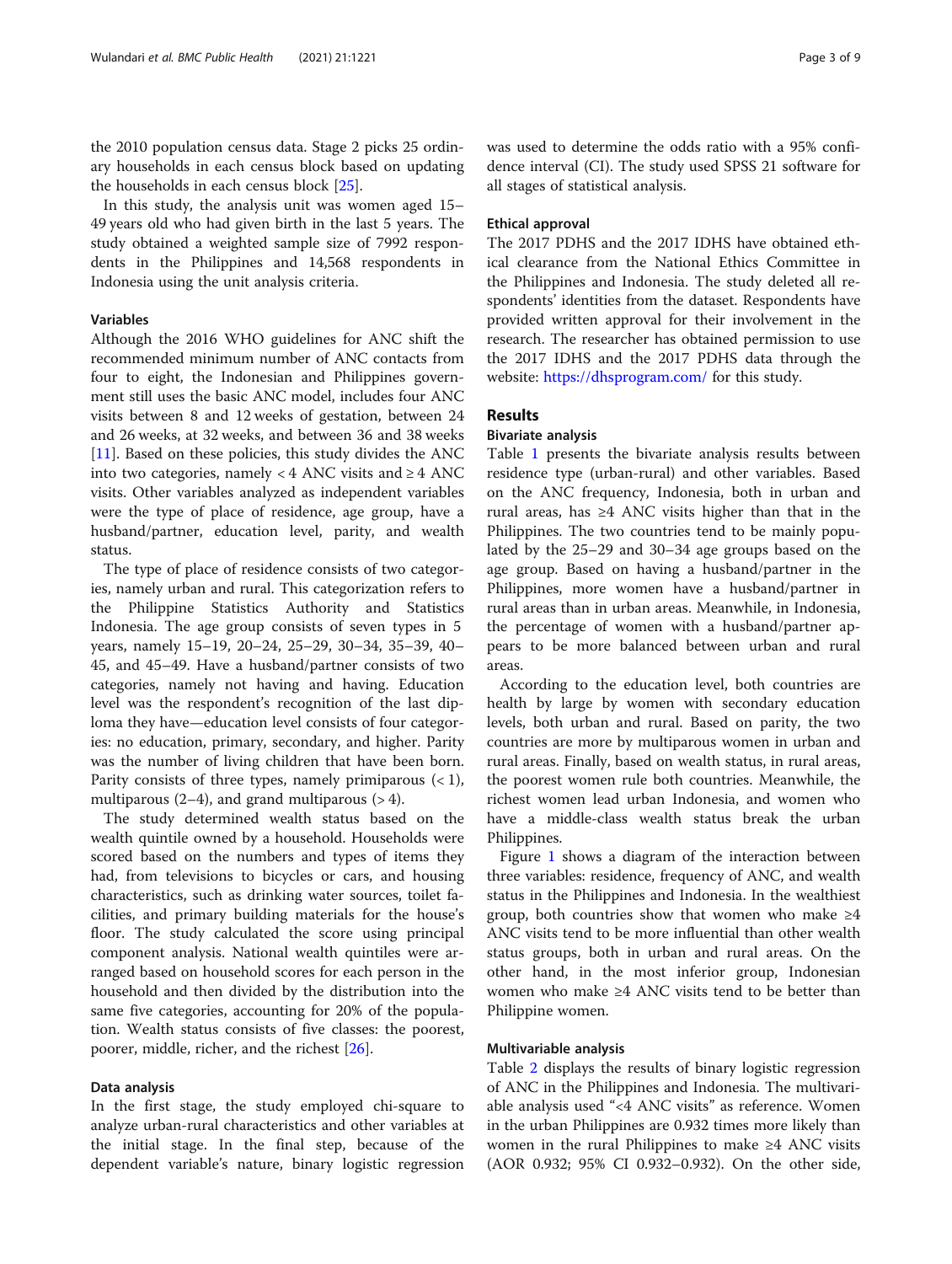<span id="page-3-0"></span>

| Table 1 The results of bivariate analysis between the type of place of residence (urban-rural) and other variables of respondents in |  |
|--------------------------------------------------------------------------------------------------------------------------------------|--|
| the Philippines ( $n = 7992$ ) and Indonesia ( $n = 14,568$ ) in 2017                                                                |  |

| <b>Variables</b>       | Philippine<br>$(n = 7992)$ |                 |            | Indonesia<br>$(n = 14, 568)$ |                 |            |
|------------------------|----------------------------|-----------------|------------|------------------------------|-----------------|------------|
|                        | Urban<br>(2602)            | Rural<br>(5390) | p          | Urban<br>(7322)              | Rural<br>(7246) | p          |
| ANC                    |                            |                 | *** 0.000  |                              |                 | *** 0.000  |
| $\cdot$ < 4            | 11.3%                      | 15.0%           |            | 3.9%                         | 7.3%            |            |
| $\cdot \geq 4$         | 88.7%                      | 85.0%           |            | 96.1%                        | 92.7%           |            |
| Age group              |                            |                 | *** 0.000  |                              |                 | *** 0.000  |
| $.15 - 19$             | 3.9%                       | 4.9%            |            | 1.9%                         | 2.9%            |            |
| $\cdot$ 20-24          | 19.9%                      | 21.1%           |            | 13.9%                        | 19.2%           |            |
| $-25-29$               | 27.8%                      | 25.2%           |            | 25.0%                        | 25.6%           |            |
| $-30-34$               | 22.4%                      | 20.8%           |            | 26.8%                        | 24.6%           |            |
| $-35-39$               | 15.4%                      | 17.4%           |            | 21.8%                        | 18.4%           |            |
| $.40 - 44$             | 8.6%                       | 8.3%            |            | 8.8%                         | 7.5%            |            |
| $.45 - 49$             | 1.9%                       | 2.2%            |            | 1.7%                         | 1.8%            |            |
| Have a husband/partner |                            |                 | $***0.000$ |                              |                 | *** 0.000  |
| $\cdot$ No             | 10.2%                      | 6.5%            |            | 2.9%                         | 2.8%            |            |
| $\cdot$ Yes            | 89.8%                      | 93.5%           |            | 97.1%                        | 97.2%           |            |
| Education Level        |                            |                 | $***0.000$ |                              |                 | $***0.000$ |
| • No education         | 0.4%                       | 1.4%            |            | 0.4%                         | 1.0%            |            |
| • Primary              | 11.4%                      | 20.2%           |            | 17.5%                        | 32.5%           |            |
| • Secondary            | 52.6%                      | 50.6%           |            | 62.6%                        | 55.8%           |            |
| • Higher               | 35.6%                      | 27.9%           |            | 19.6%                        | 10.8%           |            |
| Parity                 |                            |                 | *** 0.000  |                              |                 | $***0.000$ |
| • Primiparous          | 31.7%                      | 27.0%           |            | 33.7%                        | 34.0%           |            |
| • Multiparous          | 57.8%                      | 55.1%           |            | 62.6%                        | 60.3%           |            |
| • Grand multiparous    | 10.5%                      | 17.9%           |            | 3.7%                         | 5.7%            |            |
| Wealth status          |                            |                 | *** 0.000  |                              |                 | *** 0.000  |
| • Poorest              | 12.3%                      | 35.5%           |            | 6.6%                         | 29.9%           |            |
| • Poorer               | 16.7%                      | 26.1%           |            | 13.4%                        | 26.7%           |            |
| • Middle               | 25.3%                      | 16.4%           |            | 21.1%                        | 20.8%           |            |
| • Richer               | 24.1%                      | 12.6%           |            | 27.3%                        | 14.9%           |            |
| • Richest              | 21.6%                      | 9.3%            |            | 31.6%                        | 7.8%            |            |

 ${}^*p$  < 0.05;  ${}^{**}p$  < 0.01;  ${}^{***}p$  < 0.001

women in urban Indonesia were 1.255 times more likely than women in rural Indonesia to make ≥4 ANC visits (AOR 1.255; 95% CI 1.255; 95% CI 1.255–1.255). This analysis shows that in the Philippines, women who live in rural areas are more likely to make ≥4 ANC visits. Meanwhile, in Indonesia, women living in urban areas have a better chance of making ≥4 ANC visits.

Apart from the residence place (urban-rural), five other tested multivariate variables also proved significant contributions to ANC's use in both countries. Indonesia's age group shows that the older it is, the more it makes ≥4 ANC visits. Conditions are different in the Philippines, which does not show any particular trend. Women in the 30–34 age group dominate the use of ≥4 ANC visits in the Philippines.

According to have a husband/partner, women in both countries with a husband/partner have a higher probability of making ≥4 ANC visits. The trend is that Philippine women have a higher likelihood than Indonesian women. Based on the education level, the two countries have the same tendency. The higher the level of education a woman has, the higher the likelihood of making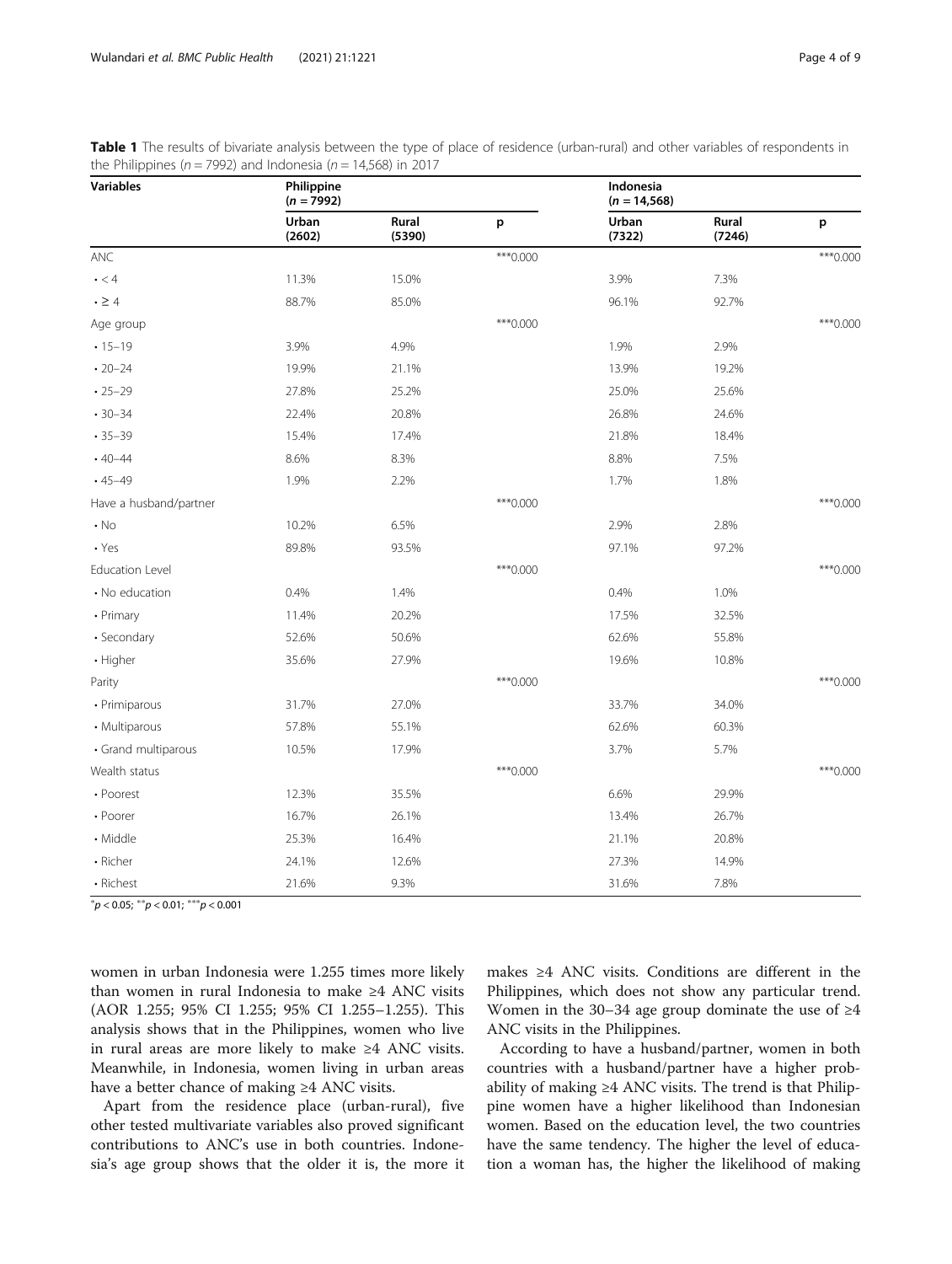<span id="page-4-0"></span>

≥4 ANC visits. The effect of the education level on the use of ≥4 ANC visits was stronger for Philippine women than for Indonesian women.

Based on parity, both countries have the same tendency. The higher the parity, the lower the chances of a pregnant woman having ≥4 ANC visits. This information suggests that primiparous women in both countries have a higher likelihood of having ≥4 ANC visits. Finally, based on wealth status, both countries also have the same tendency. The better the wealth status, the higher the chance for pregnant women to have  $\geq 4$  ANC visits. The effect of wealth status on the use of ANC tends to be healthier for Philippine women than for Indonesian women.

## Discussion

In general, based on the memories of women who did ANC, the percentage of the types of services they received was relatively high. In the Philippines, blood pressure is measured: 99.1% in an urban area and 98.1% in a rural area; weight measured: 99.3% in an urban area and 98.0% in a rural area; height measured: 89.5 in an urban area and 84.8 in a rural area [\[24](#page-7-0)]. Meanwhile, in Indonesia, blood pressure measured: 98.9% in an urban area and 97.4% in a rural area; weight measured: 98.7% in an urban area and 96.2% in a rural area; height measured: 70.2 in an urban area and 67.6 in a rural area [[27\]](#page-7-0). This information shows that ANC services in the Philippines are slightly better than the ANC services in Indonesia.

The analysis in this study found that in the Philippines, women living in rural areas were more likely to make ≥4 ANC visits. Meanwhile, in Indonesia, women living in urban areas have a better chance of making ≥4 ANC visits. The disparity between urban and rural areas often occurs due to development inequality between the

two categories of places. Several studies often found that those who live in urban areas have access to better health services. This condition is related to better availability in urban areas [[18,](#page-7-0) [28](#page-7-0)–[30](#page-7-0)]. Previous studies in Nigeria, Angola, Bangladesh, and Tanzania also informed that the type of residence affected the use of ANCs [[31](#page-7-0)–[34](#page-7-0)].

The Philippines' phenomenon of findings informs that pregnant women in rural areas are more likely to have  $\geq$ 4 ANC visits than results in various countries [[31](#page-7-0)–[33](#page-7-0)]. Although the odds ratio is not too big, close to 1 (AOR 0.932), it is interesting to study this phenomenon in the Philippines. The situation shows the context of health development between urban and rural areas in the Philippines, different from other countries. Another possibility is the existence of specific programs or policies related to the ANC enforced in the Philippines.

The Philippine government has a specific financing policy in both areas. The Philippine government provides incentives in the form of free maternal services and cash grants. This policy is considered successful in encouraging mothers to go to health facilities for ANC and delivery at the facility. Free services are provided by PhilHealth (state social health insurance), while they offer cash grants through government and other community partners' conditional cash transfer programs. The government provided pregnant women with financial risk protection through this financial incentive. The policy has been shown to increase ANC visits as well as make a balance between the two areas.

On the other hand, there is also a disincentive policy in the form of a local regulation prohibiting childbirth at home. The penalties include fines for mothers and birth attendants if they found the mother giving birth outside of a health facility [\[35\]](#page-7-0). Moreover, several parties in the Philippines' efforts to mobilize voluntary community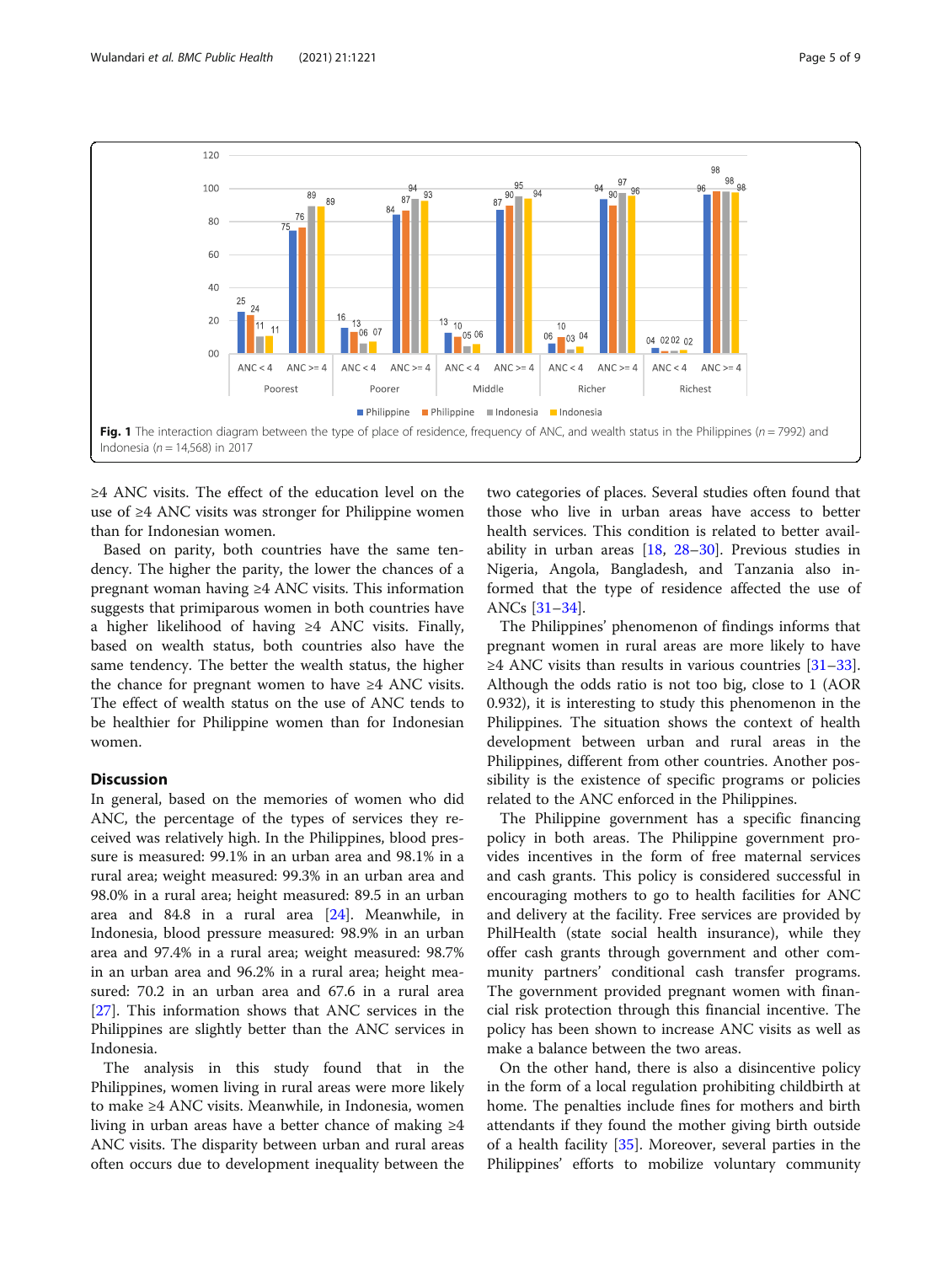| <b>Variables</b>           | Philippine          |          |       | Indonesia           |        |       |
|----------------------------|---------------------|----------|-------|---------------------|--------|-------|
|                            | $\geq$ 4 ANC Visits |          |       | $\geq$ 4 ANC Visits |        |       |
|                            | AOR                 | 95% CI   |       | AOR                 | 95% CI |       |
|                            |                     | LB<br>UB |       |                     | LB     | UB    |
| Type of place of residence |                     |          |       |                     |        |       |
| • Urban                    | *** 0.932           | 0.932    | 0.932 | ***1.255            | 1.255  | 1.255 |
| • Rural                    |                     |          |       |                     |        |       |
| Age group                  |                     |          |       |                     |        |       |
| $-15 - 19$                 |                     |          |       |                     |        |       |
| $\cdot$ 20-24              | ***1.359            | 1.359    | 1.359 | ***1.991            | 1.991  | 1.992 |
| $\cdot$ 25-29              | ***2.096            | 2.095    | 2.096 | ***2.756            | 2.755  | 2.758 |
| $-30-34$                   | ***2.620            | 2.619    | 2.621 | ***2.929            | 2.928  | 2.930 |
| $-35-39$                   | ***2.185            | 2.184    | 2.186 | ***3.082            | 3.081  | 3.083 |
| $.40 - 44$                 | ***2.159            | 2.159    | 2.160 | ***3.255            | 3.253  | 3.256 |
| $-45-49$                   | ***1.976            | 1.975    | 1.977 | ***5.383            | 5.379  | 5.387 |
| Have a husband/partner     |                     |          |       |                     |        |       |
| $\cdot$ No                 |                     |          |       |                     |        |       |
| $\cdot$ Yes                | ***1.928            | 1.928    | 1.929 | ***1.777            | 1.777  | 1.778 |
| <b>Education Level</b>     |                     |          |       |                     |        |       |
| • No education             |                     |          |       |                     |        |       |
| • Primary                  | ***2.464            | 2.463    | 2.466 | ***2.169            | 2.168  | 2.170 |
| · Secondary                | $***4.116$          | 4.114    | 4.118 | ***2.534            | 2.532  | 2.535 |
| • Higher                   | ***6.522            | 6.519    | 6.526 | ***2.745            | 2.743  | 2.746 |
| Parity                     |                     |          |       |                     |        |       |
| • Primiparous              |                     |          |       |                     |        |       |
| • Multiparous              | *** 0.705           | 0.705    | 0.705 | ***0.646            | 0.645  | 0.646 |
| · Grand multiparous        | ***0.406            | 0.406    | 0.406 | ***0.249            | 0.249  | 0.249 |
| Wealth status              |                     |          |       |                     |        |       |
| • Poorest                  |                     |          |       |                     |        |       |
| • Poorer                   | ***1.518            | 1.518    | 1.519 | ***1.363            | 1.362  | 1.363 |
| • Middle                   | ***1.594            | 1.594    | 1.594 | ***1.660            | 1.659  | 1.660 |
| • Richer                   | ***2.098            | 2.098    | 2.099 | ***2.465            | 2.464  | 2.466 |
| • Richest                  | ***5.275            | 5.273    | 5.277 | ***3.925            | 3.924  | 3.927 |

<span id="page-5-0"></span>Table 2 The results of binary logistic regression of ANC in the Philippines ( $n = 7992$ ) and Indonesia ( $n = 14,568$ ) in 2017

95% CI;  $^{*}p <$  0.05;  $^{**}p <$  0.01;  $^{***}p <$  0.001; AOR adjusted odds ratio, LB lower bound, UB upper bound

participation have contributed to encouraging maternal services in health facilities. A study in the Philippines reports that Ayods' involvement in tracking and supporting pregnant women appears to have some successful health outcomes. This pattern employs community health workers and volunteers, creating a sustainable model for isolated communities, especially in rural areas [[36\]](#page-7-0).

Moreover, a previous study found that disparities between urban and rural areas in Indonesia occurred in all regions. The largest island grouped the division of

regions in Indonesia [\[12\]](#page-6-0). The study found age has influenced the use of ANC in both countries. Perhaps this situation relates to the maturity of a woman in managing risks during pregnancy. The older, it felt the more the experience and the ability to make better judgments [[37](#page-7-0), [38\]](#page-7-0). Two studies found a similar research conduct in Bangladesh and sub-Saharan Africa [[39](#page-7-0), [40\]](#page-7-0). Meanwhile, a study in Rwanda informed that low ANC services' risk was higher among women aged 31 years or older [\[41\]](#page-7-0).

Women in both countries who have a husband/partner are more likely to have ≥4 ANC visits. Previous research in Rwanda, Ghana, India, and Lao has informed that prove husband/partner support increases ANC utilization  $[41-44]$  $[41-44]$  $[41-44]$ . The risk of low utilization of ANC services was higher among single women, with an odds ratio of almost three times [[41\]](#page-7-0). Pregnancy is a collaborative process between women and men. As a husband and partner, men's presence increases awareness of a pregnant woman in her pregnancy. Women have a place to share the burden, both psychologically and financially [[45\]](#page-7-0).

The higher the level of education a woman has, the higher the likelihood of making  $\geq 4$  ANC visits. The results of previous studies inform that a better level of education is proven to increase a woman's independence to decide what is best for her. A better education class also provides a better understanding of each risk of the chosen action course [\[46](#page-7-0)]. A previous study showed better education influences women's knowledge of pregnancy's danger signs [[47](#page-7-0)]. Moreover, education is again proven to play a role in a person's perception of health services quality [[48](#page-7-0), [49\]](#page-7-0). Several previous studies also found results in line with this research in various countries, including Kenya, Bangladesh, and Ethiopia [[50](#page-7-0)– [52\]](#page-7-0). Several other lessons also inform that education is a robust positive determinant of boosting performance in the health sector [\[3](#page-6-0), [53,](#page-7-0) [54](#page-8-0)]. On the other hand, several studies reported poor education as a barrier to achieving quality performance in the health sector [\[55](#page-8-0), [56](#page-8-0)].

The results found that primiparous women in both countries had a higher likelihood of having ≥4 ANC visits. The possibility of this is closely related to the caution of women who have experienced pregnancy for the first time or the minimal experience of women who have only had one child. However, multiparous/grand multiparous women have a higher risk of pregnancy hazards than primiparous women [[57\]](#page-8-0). Several previous studies in various countries also found parity as a determinant of ANC utilization [\[58](#page-8-0)–[60\]](#page-8-0). The results are consistent but from a different perspective, informed in a study in Ghana. Higher parity was significantly associated with low utilization of ANC [\[61](#page-8-0)].

The analysis also found that the better the wealth status, the higher the probability of pregnant women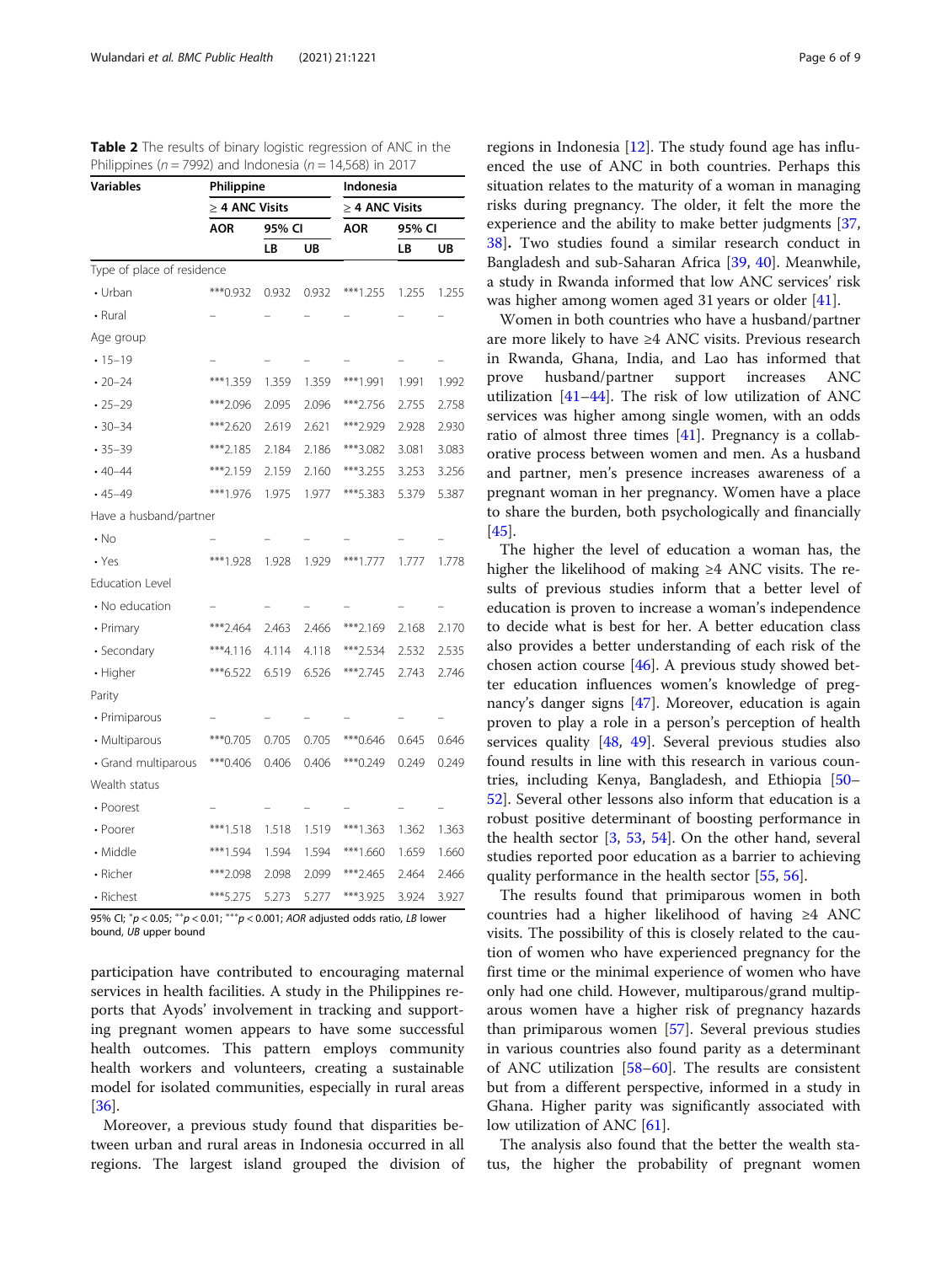<span id="page-6-0"></span>having ≥4 ANC visits. Previous research has suggested that women with low wealth status may have a cost barrier to accessing ANC services during pregnancy [13, [62\]](#page-8-0). Previous research on ANC's use in Pakistan, Nigeria, and Uganda informed that wealth status has a positive relationship with ANC visits. Women with no cost problems have a better chance of utilizing ANC [[63](#page-8-0)–[66](#page-8-0)].

The results of this study are considered helpful for policy-makers in both countries. The results of the analysis show that urban-rural disparities still exist in both countries. A focused policy is needed if we want to reduce this disparity. The policy objectives to be intervened must be specific. Based on this study's analysis results, the particular targets are younger women, women who do not have a husband/partner, poor education women, women with many children, and low wealth status.

#### Study limitation

This study has limitations as a consequence of the use of secondary data received. This study does not analyze cultural factors and beliefs known in previous studies to influence ANC utilization [\[67](#page-8-0)–[69\]](#page-8-0).

### Conclusions

Based on the research results, the study concluded that disparities exist between urban and rural areas that apply to ANC in the Philippines and Indonesia. Pregnant women in the rural Philippines have a better chance of making ≥4 ANC visits. Meanwhile, pregnant women in urban Indonesia have a better chance of making ≥4 ANC visits. Meanwhile, apart from the residence type (urban-rural), five other variables tested were also proven to significantly contribute to ANC's use in both countries, namely age group, husband/partner, education level, parity, and wealth status.

#### Abbreviations

ANC: Antenatal Care; IDHS: Indonesia Demographic and Health Survey; ICF: Inner City Fund; AOR: Adjusted odds ratio; LB: Lower bound; UB: Upper bound

#### Acknowledgments

The author would like to thank ICF International for agreeing to allow this paper to review the 2017 IDHS data.

#### Authors' contributions

RDW developed the proposal, analyzed and interpreted the patient data. ADL was a significant contributor in conducting the study, interpreting the data, and writing the manuscript. NR was a substantial contributor in conducting the research, analyzing the data, and writing the manuscript. All authors read and approved the final manuscript.

#### Funding

Not applicable.

#### Availability of data and materials

The authors cannot share data because a third party and authors who own the data do not have permission to share it. The 2017 IDHS data set name requested from the ICF ('data set of childbearing age women') is available

from the ICF contact [https://dhsprogram.com/](https://dhsprogram.com) for researchers who meet the access criteria to confidential data.

#### **Declarations**

#### Ethics approval and consent to participate

The 2017 IDHS has passed the National Ethics Committee's legal approval. The analysis deletes from the sample the names of respondents. For their participation in the report, respondents have given written consent. The author has received permission via the website for the use of data for this research: <https://dhsprogram.com>.

#### Consent for publication

Not applicable.

#### Competing interests

The authors declare that they have no competing interests.

#### Author details

<sup>1</sup> Faculty of Public Health, Universitas Airlangga Surabaya, Campus C Mulyorejo, Surabaya 60115, Indonesia. <sup>2</sup>National Institute of Health Research and Development of The Ministry of Health of the Republic of Indonesia, Percetakan Negara 29, Jakarta 10560, Indonesia. <sup>3</sup>Faculty of Health Science, Muhammadiyah University of Jember, Gumuk Kerang, Karangrejo, Kec. Sumbersari, Jawa Timur, Kabupaten Jember, East Java 68124, Indonesia.

### Received: 7 April 2021 Accepted: 14 June 2021 Published online: 24 June 2021

#### References

- 1. Achadi EL. Maternal and Neonatal Death in Indonesia (Kematian Maternal dan Neonatal di Indonesia). Rakerkernas 2019. 2019;1:1–47.
- 2. Ministry of Health Republic of Indonesia. Maternal mortality. Geneva: World Health Organization; 2019.
- 3. Wulandari RD, Laksono AD. Determinants of knowledge of pregnancy danger signs in Indonesia. PLoS ONE. 2020;15(5):e0232550. [https://doi.org/1](https://doi.org/10.1371/journal.pone.0232550) [0.1371/journal.pone.0232550](https://doi.org/10.1371/journal.pone.0232550).
- 4. WHO. (2020). Maternal mortality ratio (modeled estimate, per 100,000 live births). <https://data.worldbank.org/indicator/SH.STA.MMRT>.
- 5. Knoema. Philippines maternal mortality ratio. Manila: World Data Atlas Philippines Health; 2020.
- 6. Abdulcadir J, Rodriguez MI, Say L. Research gaps in the care of women with female genital mutilation: An analysis. BJOG. 2015. [https://doi.org/1](https://doi.org/10.1111/1471-0528.13217) [0.1111/1471-0528.13217](https://doi.org/10.1111/1471-0528.13217).
- 7. WHO. Maternal mortality: World Health Organization; 2019. Retrieved from <https://www.who.int/news-room/fact-sheets/detail/maternal-mortality>
- 8. Bomela NJ. Maternal mortality by socio-demographic characteristics and cause of death in South Africa: 2007-2015. BMC Public Health. 2020;20(1):1– 20. [https://doi.org/10.1186/s12889-020-8179-x.](https://doi.org/10.1186/s12889-020-8179-x)
- 9. Sageer R, Kongnyuy E, Adebimpe WO, Omosehin O, Ogunsola EA, Sanni B. Causes and contributory factors of maternal mortality: evidence from maternal and perinatal death surveillance and response in Ogun state, Southwest Nigeria. BMC Pregnancy Childbirth. 2019;19(1):1–8. [https://doi.](https://doi.org/10.1186/s12884-019-2202-1) [org/10.1186/s12884-019-2202-1](https://doi.org/10.1186/s12884-019-2202-1).
- 10. Sungkar A, Surya R. Antenatal Care for High Risk Pregnancy. Cermin Dunia Kedokteran. 2020;47(10):731–3.
- 11. World Health Organization. WHO recommendation on antenatal care contact schedules. Geneva: WHO Reproductive Health Library; 2016. Retrieved from https://extranet.who.int/rhl/topics/improving-health-systemperformance/who-recommendation-antenatal-care-contact-schedules#:~: text=With the FANC model%2C the,if they experience danger signs
- 12. Laksono AD, Rukmini R, Wulandari RD. Regional disparities in antenatal care utilization in Indonesia. PLoS One. 2020;15(2):e0224006. [https://doi.org/10.13](https://doi.org/10.1371/journal.pone.0224006) [71/journal.pone.0224006.](https://doi.org/10.1371/journal.pone.0224006)
- 13. Wulandari RD, Putri NK, Laksono AD. Socioeconomic disparities in antenatal care utilisation in urban Indonesia. Int J Innov Creat Change. 2020;14(2):498– 514.
- 14. Laksono AD, Wulandari RD, Lina M, Kumalasari F. Socioeconomic difference of husband ' s involvement in antenatal Care in Rural Indonesia. Nopember: Research Square; 2020. p. 1–12.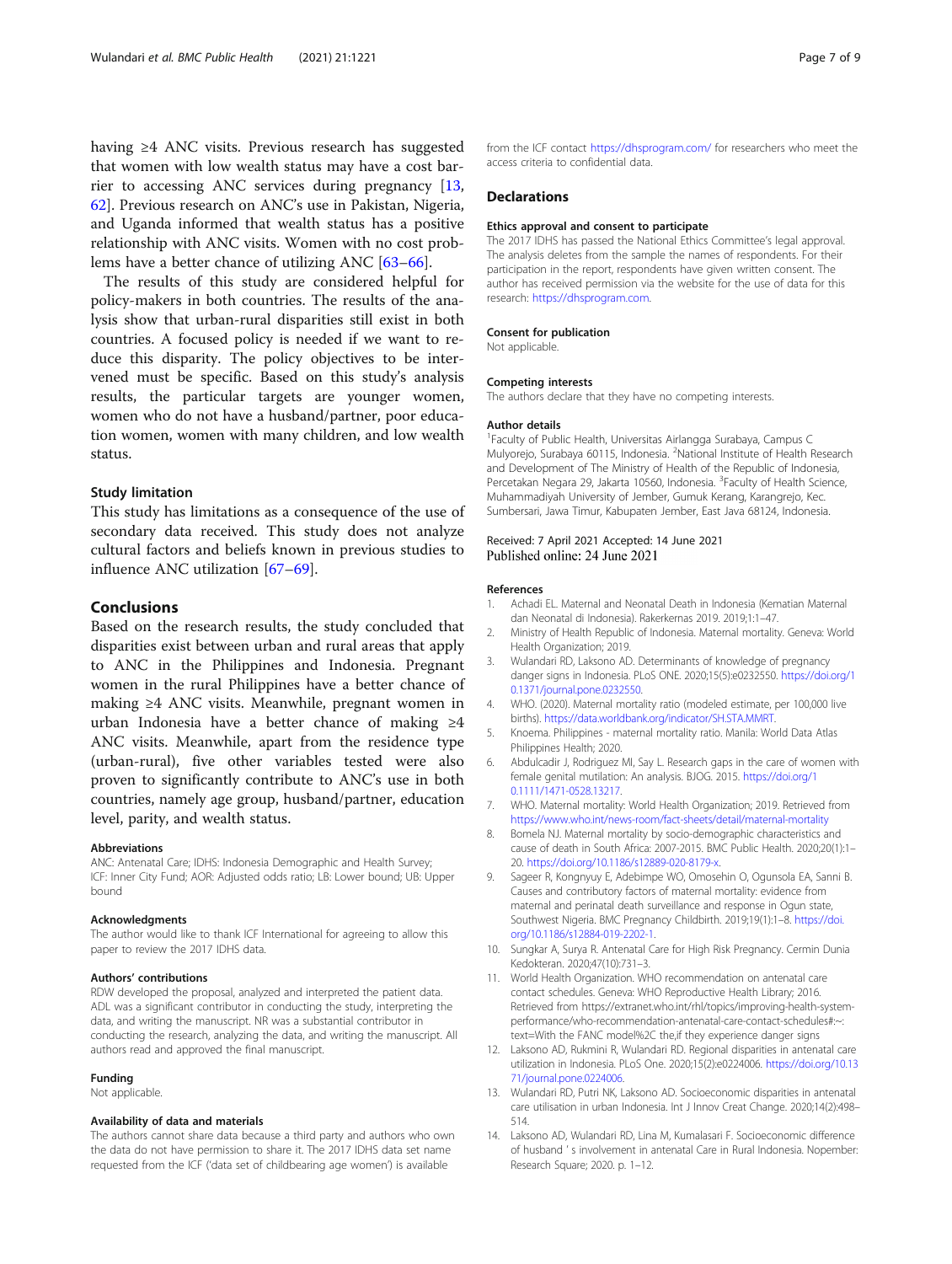- <span id="page-7-0"></span>15. Ashar H, Latifah L, Kusrini I, Tjandrarini DH. Relationship between antenatal care and pregnancy classes with selection of place and birth attendant in Indonesia (Hubungan antenatal care dan kelas kehamilan dengan pemilihan tempat dan penolong persalinan di Indonesia). Jurnal Kedokteran dan Kesehatan Indonesia. 2019;10(3):271–80. [https://doi.org/10.20885/jkki.vol10.](https://doi.org/10.20885/jkki.vol10.iss3.art10) [iss3.art10](https://doi.org/10.20885/jkki.vol10.iss3.art10).
- 16. Bobo FTFT, Yesuf EAEA, Woldie M. Inequities in utilization of reproductive and maternal health services in Ethiopia. Int J Equity Health. 2017;16(1):105. <https://doi.org/10.1186/s12939-017-0602-2>.
- 17. Babalola BI. Determinants of urban-rural differentials of antenatal care utilization in Nigeria. Etude de la Population Africaine. 2014;28(3):1263–73. [https://doi.org/10.11564/0-0-614.](https://doi.org/10.11564/0-0-614)
- 18. Laksono AD, Wulandari RD. Urban-rural disparities of facility-based childbirth in Indonesia. In: 4th international symposium on Health Research (ISHR 2019). Denpasar: Atlantis Press; 2020. p. 33–9. [https://doi.org/10.2991/ahsr.k.2](https://doi.org/10.2991/ahsr.k.200215.007) [00215.007](https://doi.org/10.2991/ahsr.k.200215.007).
- 19. Baroma RS. Equity of access to maternal health care in the; 2018.
- 20. Siramaneerat I, Agushybana F, Meebunmak Y. Maternal risk factors associated with low birth weight in Indonesia. Open Public Health J. 2018; 11(1):376–83. [https://doi.org/10.2174/1874944501811010376.](https://doi.org/10.2174/1874944501811010376)
- 21. Clavagnier I. Antenatal care. In: Revue de l'infirmière; 2012. p. 45–6. [https://](https://doi.org/10.5694/j.1326-5377.1923.tb64570.x) [doi.org/10.5694/j.1326-5377.1923.tb64570.x.](https://doi.org/10.5694/j.1326-5377.1923.tb64570.x)
- 22. EBCOG Scientific Committee. The public health importance of antenatal care. Fact Views Vision ObGyn. 2015;7(1):5–6.
- 23. Sylvia Patience Ngxongo, T. Basic Antenatal Care Approach to Antenatal Care Service Provision. In: Selected Topics in Midwifery Care, vol. 1; 2019. p. 1–15. [https://doi.org/10.5772/intechopen.79361.](https://doi.org/10.5772/intechopen.79361)
- 24. Philippine Statistics Authority and The DHS Program. Philippines National Demographic and health survey 2017. Quezon City: Philippine Statistics Authority (PSA) and ICF; 2018.
- 25. National Population and Family Planning Board, Statistics Indonesia, Ministry of Health, & The DHS Program. The 2017 Indonesia Demographic and Health Survey. Jakarta; 2018. Retrieved from [https://www.dhsprogram.com/](https://www.dhsprogram.com/pubs/pdf/FR342/FR342.pdf) [pubs/pdf/FR342/FR342.pdf](https://www.dhsprogram.com/pubs/pdf/FR342/FR342.pdf)
- 26. Wulandari RD, Qomarrudin MB, Supriyanto S, Laksono AD. Socioeconomic disparities in hospital utilization among elderly people in Indonesia. Indian J Public Health Res Dev. 2019;10(11):1800–4. [https://doi.org/10.5958/0976-5506.2019.03885.3.](https://doi.org/10.5958/0976-5506.2019.03885.3)
- 27. National Population and Family Planning Board, Statistics Indonesia, Ministry of Health, & The DHS Program. Indonesia demographic and health survey 2017. Jakarta: National Population and Family Planning Board (BKKBN), Statistics Indonesia (BPS), Ministry of Health (Kemenkes), and ICF; 2018.
- 28. Laksono AD, Wulandari RD, Soedirham O. Urban and rural disparities in hospital utilization among Indonesian adults. Iran J Public Health. 2019;48(2): 247–55. <https://doi.org/10.18502/ijph.v48i2.819>.
- 29. Li J, Shi L, Liang H, Ding G, Xu L. Urban-rural disparities in health care utilization among Chinese adults from 1993 to 2011. BMC Health Serv Res. 2018;18(102):1–9. [https://doi.org/10.1186/s12913-018-2905-4.](https://doi.org/10.1186/s12913-018-2905-4)
- 30. Seran, A. A., Laksono, A. D., Sujoso, A. D. P., Masruroh, Ibrahim, I., Marasabessy, N. baharia, … Adriyani, R. (2020). Does contraception used better in urban areas?: An analysis of the 2017 IDHS (Indonesia demographic and health survey). Syst Rev Pharmacy, 11(11), 1892–1897. <https://doi.org/10.31838/srp.2020.11.266>
- 31. El-Khatib Z, Odusina EK, Ghose B, Yaya S. Patterns and predictors of insufficient antenatal care utilization in Nigeria over a decade: a pooled data analysis using demographic and health surveys. Int J Environ Res Public Health. 2020;17(21):1–14. [https://doi.org/10.3390/ijerph17218261.](https://doi.org/10.3390/ijerph17218261)
- 32. Shibre G, Zegeye B, Idriss-Wheeler D, Ahinkorah BO, Oladimeji O, Yaya S. Socioeconomic and geographic variations in antenatal care coverage in Angola: further analysis of the 2015 demographic and health survey. BMC Public Health. 2020;20(1):1423. [https://doi.org/10.1186/s12889-020-09320-1.](https://doi.org/10.1186/s12889-020-09320-1)
- 33. Sarker BK, Rahman M, Rahman T, Rahman T, Khalil JJ, Hasan M, et al. Status of the WHO recommended timing and frequency of antenatal care visits in northern Bangladesh. PLoS ONE. 2020;15(11):e0241185. [https://doi.org/10.13](https://doi.org/10.1371/journal.pone.0241185) [71/journal.pone.0241185.](https://doi.org/10.1371/journal.pone.0241185)
- 34. Langa N, Bhatta T. The rural-urban divide in Tanzania: residential context and socioeconomic inequalities in maternal health care utilization. PLoS ONE. 2020;15(11):e0241746. <https://doi.org/10.1371/journal.pone.0241746>.
- 35. Perez A, Pagatpatan C, J., & Ramirez, C. M. Incentivizing (and disincentivizing) mothers to utilize maternal health services: a focus group study. Philipp J Nurs. 2020;90(1):27–35.
- 36. Ngaya-An FV, Fowler C. The role of ayod community health teams in promoting maternal and infant health in a municipality in Ifugao, Philippines. Acta Med Philippina. 2014;48(4):47–52.
- 37. Hattar-Pollara M. Barriers to education of Syrian refugee girls in Jordan: gender-based threats and challenges. J Nurs Scholarsh. 2019;51(3):241–51. <https://doi.org/10.1111/jnu.12480>.
- Dey A, Hay K, Afroz B, Chandurkar D, Singh K, Dehingia N, et al. Understanding intersections of social determinants of maternal healthcare utilization in Uttar Pradesh, India. PLoS ONE. 2018;13(10):e0204810. [https://](https://doi.org/10.1371/journal.pone.0204810) [doi.org/10.1371/journal.pone.0204810.](https://doi.org/10.1371/journal.pone.0204810)
- 39. Chanda SK, Ahammed B, Howlader MH, Ashikuzzaman M, Shovo T-E-A, Hossain MT. Factors associating different antenatal care contacts of women: a cross-sectional analysis of Bangladesh demographic and health survey 2014 data. PLoS One. 2020;15(4):e0232257. [https://doi.org/10.1371/journal.](https://doi.org/10.1371/journal.pone.0232257) [pone.0232257.](https://doi.org/10.1371/journal.pone.0232257)
- 40. Okedo-Alex IN, Akamike IC, Ezeanosike OB, Uneke CJ. Determinants of antenatal care utilisation in sub-Saharan Africa: a systematic review. BMJ Open. 2019;9(10):e031890. <https://doi.org/10.1136/bmjopen-2019-031890>.
- 41. Rurangirwa AA, Mogren I, Nyirazinyoye L, Ntaganira J, Krantz G. Determinants of poor utilization of antenatal care services among recently delivered women in Rwanda; a population based study. BMC Pregnancy Childbirth. 2017;17(1):142. [https://doi.org/10.1186/s12884-017-1328-2.](https://doi.org/10.1186/s12884-017-1328-2)
- 42. Sumankuuro J, Mahama MY, Crockett J, Wang S, Young J. Narratives on why pregnant women delay seeking maternal health care during delivery and obstetric complications in rural Ghana. BMC Pregnancy Childbirth. 2019; 19(1):260. [https://doi.org/10.1186/s12884-019-2414-4.](https://doi.org/10.1186/s12884-019-2414-4)
- 43. Jungari S, Paswan B. What he knows about her and how it affects her? Husband's knowledge of pregnancy complications and maternal health care utilization among tribal population in Maharashtra, India. BMC Pregnancy Childbirth. 2019;19(1):70. [https://doi.org/10.1186/s12884-01](https://doi.org/10.1186/s12884-019-2214-x) [9-2214-x.](https://doi.org/10.1186/s12884-019-2214-x)
- 44. Sakuma S, Yasuoka J, Phongluxa K, Jimba M. Determinants of continuum of care for maternal, newborn, and child health services in rural Khammouane, Lao PDR. PLoS ONE. 2019;14(4):e0215635. [https://doi.org/10.1371/journal.](https://doi.org/10.1371/journal.pone.0215635) [pone.0215635.](https://doi.org/10.1371/journal.pone.0215635)
- 45. Ahmed S, Jafri H, Rashid Y, Yi H, Dong D, Zhu J, et al. Autonomous decision-making for antenatal screening in Pakistan: views held by women, men and health professionals in a low–middle income country. Eur J Hum Genet. 2019;27(6):848–56. <https://doi.org/10.1038/s41431-019-0353-1>.
- 46. Oguntunde O, Nyenwa J, Yusuf FM, Dauda DS, Salihu A, Sinai I. Factors associated with knowledge of obstetric danger signs and perceptions of the need for obstetric care among married men in northern Nigeria: a cross-sectional survey. BMC Pregnancy Childbirth. 2019;19(1):123. [https://doi.](https://doi.org/10.1186/s12884-019-2271-1) [org/10.1186/s12884-019-2271-1](https://doi.org/10.1186/s12884-019-2271-1).
- 47. Wulandari RD, Laksono AD. Education as predictor of the knowledge of pregnancy danger signs in rural Indonesia. Int J Innov Creat Change. 2020; 13(1):1037–51.
- 48. Påfs J, Musafili A, Binder-Finnema P, Klingberg-Allvin M, Rulisa S, Essén B. Beyond the numbers of maternal near-miss in Rwanda - a qualitative study on women's perspectives on access and experiences of care in early and late stage of pregnancy. BMC Pregnancy Childbirth. 2016;16(1):257. [https://](https://doi.org/10.1186/s12884-016-1051-4) [doi.org/10.1186/s12884-016-1051-4.](https://doi.org/10.1186/s12884-016-1051-4)
- 49. Megatsari H, Laksono AD, Ridlo IA, Yoto M, Azizah AN. Community perspective about health services access. Bull Health Syst Res. 2018;21:247– 53. [https://doi.org/10.22435/hsr.v2Ii4.231.](https://doi.org/10.22435/hsr.v2Ii4.231)
- 50. Islam MA, Kabir MR, Talukder A. Triggering factors associated with the utilization of antenatal care visits in Bangladesh: An application of negative binomial regression model. Clin Epidemiol Global Health. 2020;8(4):1297– 301. [https://doi.org/10.1016/j.cegh.2020.04.030.](https://doi.org/10.1016/j.cegh.2020.04.030)
- 51. Wairoto KG, Joseph NK, Macharia PM, Okiro EA. Determinants of subnational disparities in antenatal care utilisation: a spatial analysis of demographic and health survey data in Kenya. BMC Health Services Research. 2020;20(1):665. [https://doi.org/10.1186/s12913-020-05531-9.](https://doi.org/10.1186/s12913-020-05531-9)
- 52. Emiru AA, Alene GD, Debelew GT. Individual, household, and contextual factors influencing the timing of the first antenatal care attendance in Northwest Ethiopia: a two-level binary logistic regression analysis. Int J Womens Health. 2020;12:463–71. [https://doi.org/10.2147/IJWH.S250832.](https://doi.org/10.2147/IJWH.S250832)
- 53. Megatsari H, Laksono AD, Ibad M, Herwanto YT, Sarweni KP, Geno RAP, et al. The community psychosocial burden during the COVID-19 pandemic in Indonesia. Heliyon. 2020;6(10):e05136. [https://doi.org/10.1016/j.heliyon.2020.e05136.](https://doi.org/10.1016/j.heliyon.2020.e05136)